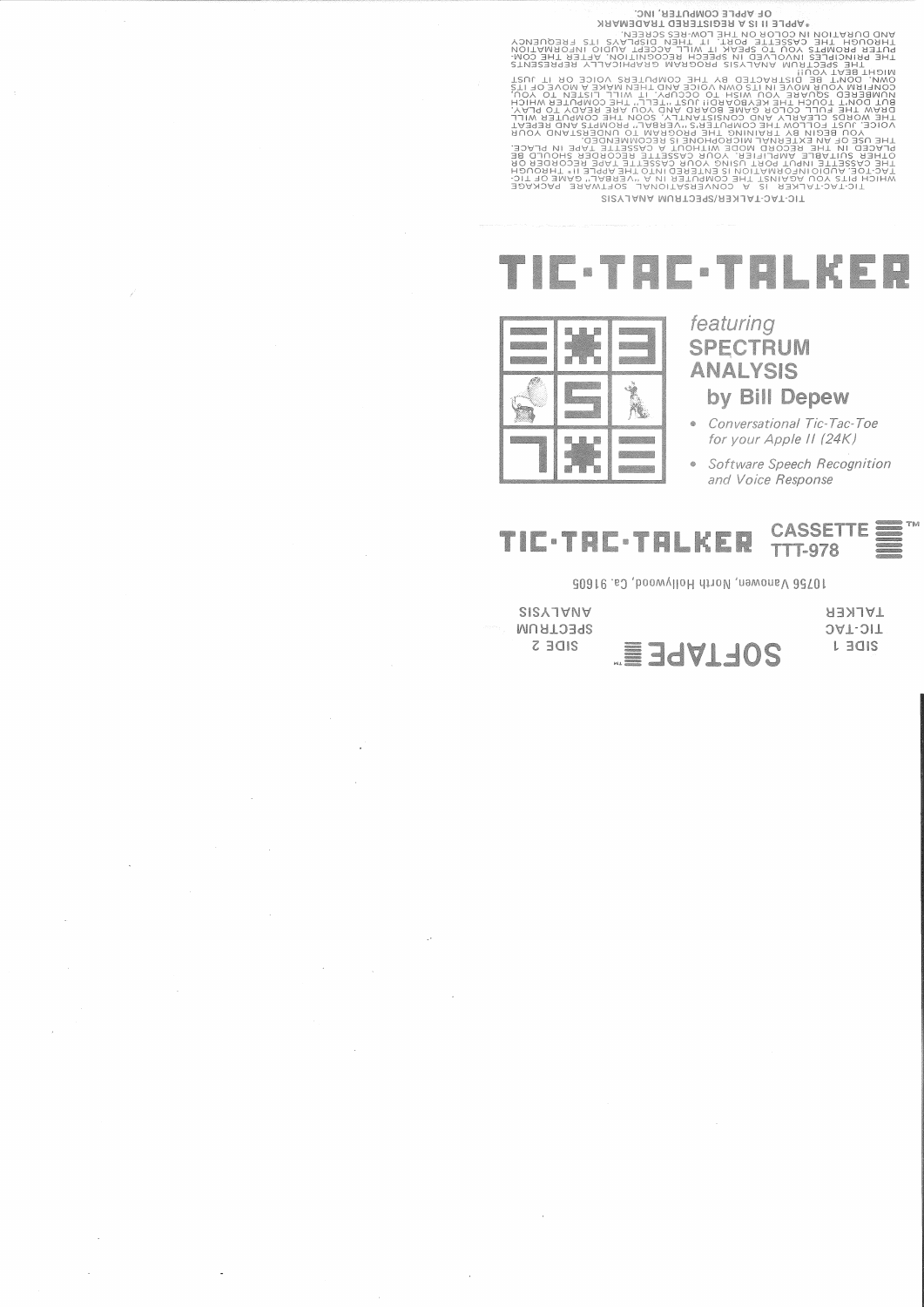## **SOFTAPE E**

## CONVERSATIONAL SOFTWARE

All of SOFTAPE'S Conversational Software™ uses the cassette input port of your Apple II Computer to enable it to recognize your voice and respond to it with a voice of its own!! Some amplification of the input signal is required. This is generally accomplished by using the amplifier contained in your cassette tape recorder. The recorder is connected to the Apple in the normal manner. Make sure the cable connects between the cassete input jack of the Apple and either the earphone or output jack on your recorder.

In order to enter the amplifying mode on your recorder you must press both the "PLAY" button and the "RECORD" button down at the same time. (NOTE: Some machines may require only pressing a single "RECORD" button down). This can only be done if there is no cassette in the recorder and if the "WRITE PROTECT FEELER" is pressed in at the same time. This "FEELER" is located directly opposite and to the left of the recording heads as you look down on the machine. Set your volume control at a fairly low level and the tone at about mid-range.

You are now ready to run the program. In order for the program to understand you it must be "trained" to your voice. This is done by saying each word to be recognized into the external microphone during the "training period". The program may be set up to train on each word or phrase one time or many times. Redundancy gives you a greater probability of recognition. The Apple-lis'ner routines allow for up to 31 words.

When you train the program as prompted, it is desirable to be in as quiet an environment as possible. Any extraneous noise will confuse the program and cause false input. This makes consistant recognition impossible. For this reason, the use of built-in condenser microphones found on most cassette players is not recommended. Optimum results can be obtained by using an external, noise-cancelling microphone (SOFTAPE #NCM-179). Using this type of microphone you can be sure that only those sounds you desire will reach the computer.